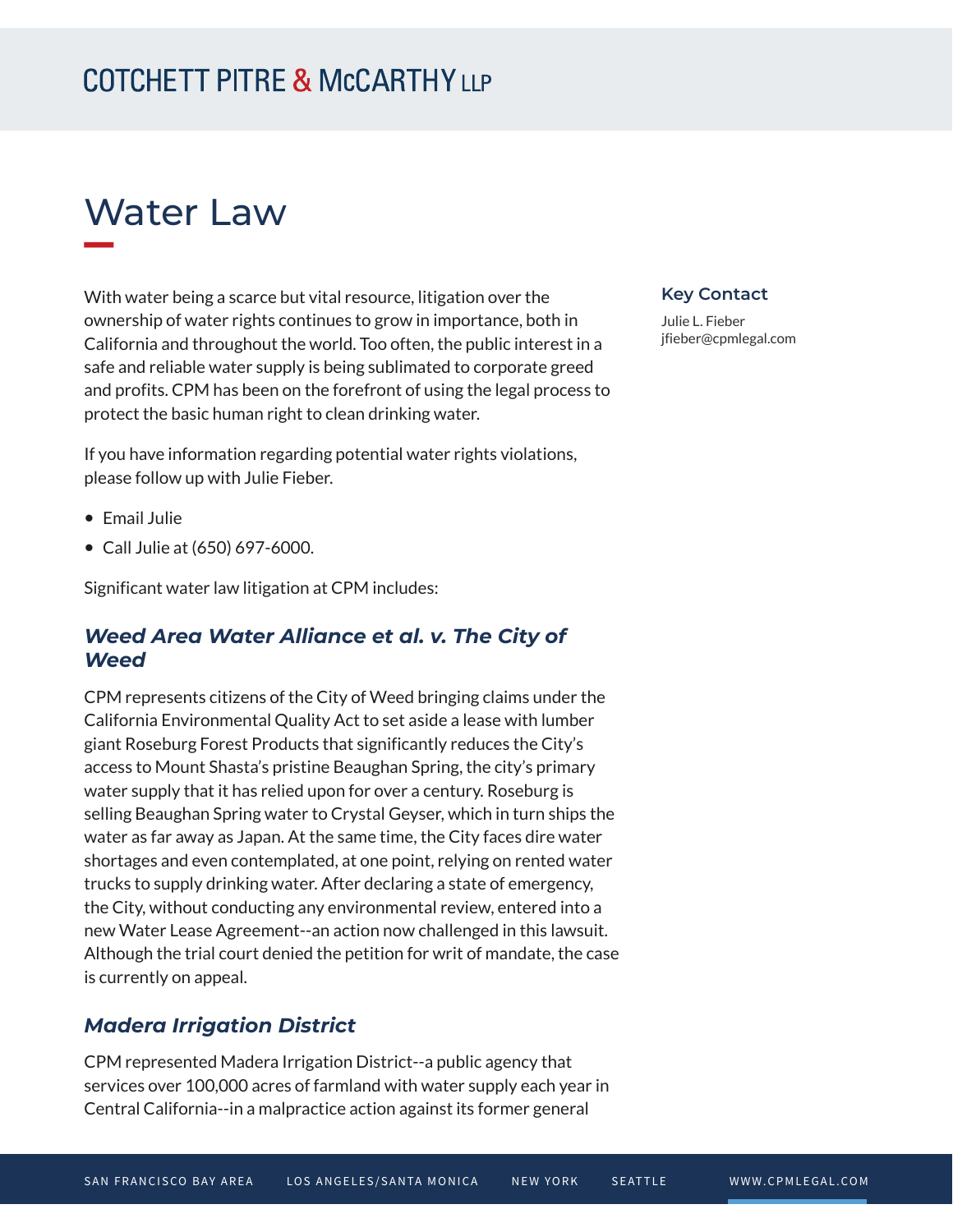WATER LAW

**William Company** 

counsel for alleged negligent legal advice relating to a major transaction the district was contemplating involving third-party financial investment in the construction of a massive underground water bank for the district in exchange for water rights of the district. After years of hard-fought litigation and a phase one trial, the parties settled the matter with Madera Irrigation District receiving \$7.85 million dollars in full and final settlement of all claims.

#### *Clean Water Act Litigation*

CPM represents a group of non-profits in litigation against the Environmental Protection Agency over the Trump Administration's determination that the Cargill Salt Ponds located in Redwood City were not "waters of the United States" under the Clean Water Act, and therefore not entitled to any federal protection or restriction. The suit was filed under the Administrative Procedures Act, alleging the government's determination was arbitrary, capricious, and contrary to law. The case is currently pending in the Northern District of California.

#### *Proposition 218 Litigation*

CPM is working on class actions and other matters related to alleged overcharges of water rates by public entities. Public entities are not allowed to charge in excess of the actual costs of provided water services, unless the public votes for such a rate structure. California courts have determined that many tiered rate structures violate the requirements of Proposition 218.

#### **Noteworthy Cases**

#### *Weed Area Water Alliance et al. v. The City of Weed*

CPM represents citizens of the City of Weed bringing claims under the California Environmental Quality Act to set aside a lease with lumber giant Roseburg Forest Products that significantly reduces the City's access to Mount Shasta's pristine Beaughan Spring, the city's primary water supply that it has relied upon for over a century. Roseburg is selling Beaughan Spring water to Crystal Geyser, which in turn ships the water as far away as Japan. At the same time, the City faces dire water shortages and even contemplated, at one point, relying on rented water trucks to supply drinking water. After declaring a state of emergency, the City, without conducting any environmental review, entered into a new Water Lease Agreement--an action now challenged in this lawsuit. Although the trial court denied the petition for writ of mandate, the case is currently on appeal.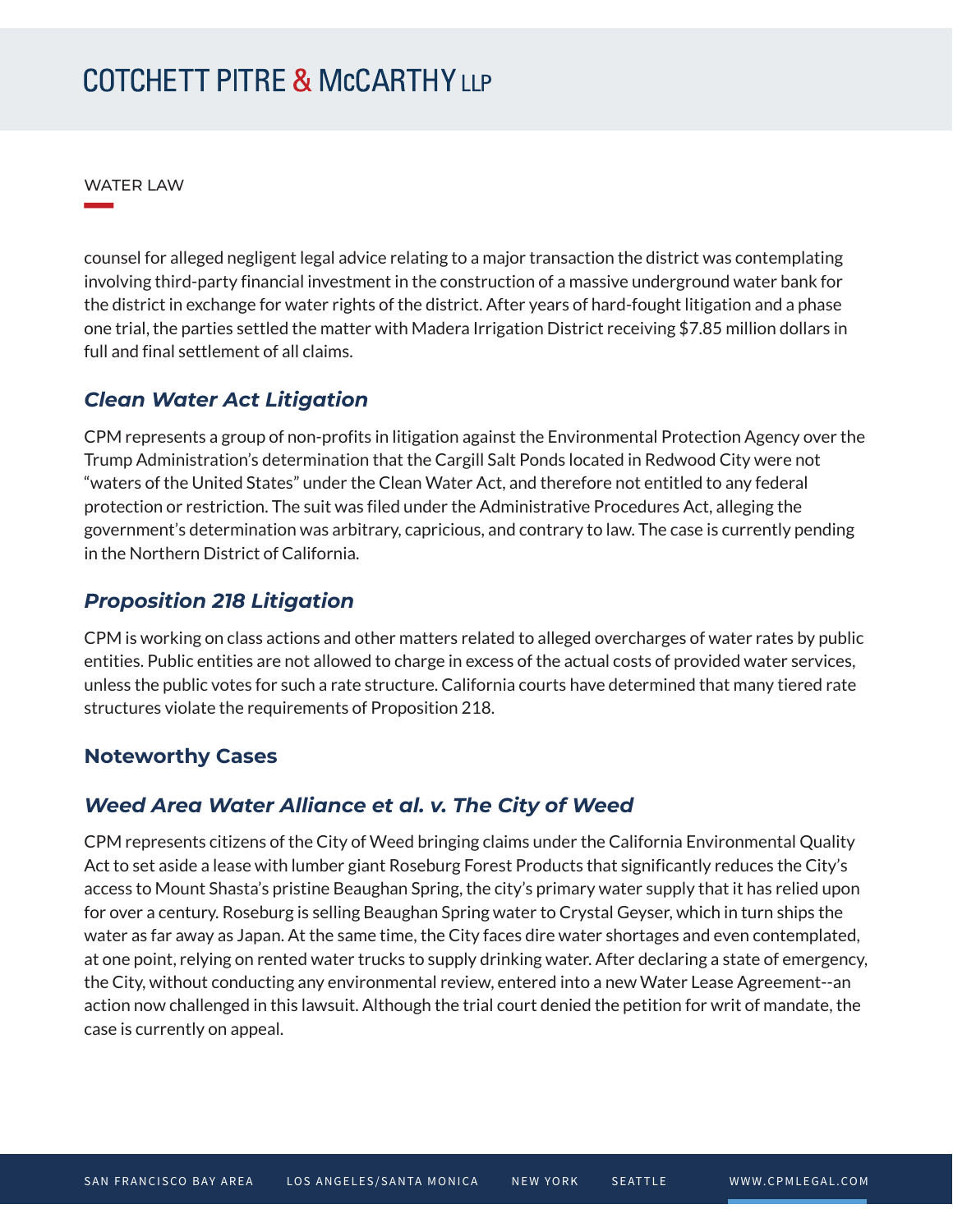WATER LAW

**William Company** 

#### *Madera Irrigation District*

CPM represented Madera Irrigation District--a public agency that services over 100,000 acres of farmland with water supply each year in Central California--in a malpractice action against its former general counsel for alleged negligent legal advice relating to a major transaction the district was contemplating involving third-party financial investment in the construction of a massive underground water bank for the district in exchange for water rights of the district. After years of hard-fought litigation and a phase one trial, the parties settled the matter with Madera Irrigation District receiving \$7.85 million dollars in full and final settlement of all claims.

### *Clean Water Act Litigation*

CPM represents a group of non-profits in litigation against the Environmental Protection Agency over the Trump Administration's determination that the Cargill Salt Ponds located in Redwood City were not "waters of the United States" under the Clean Water Act, and therefore not entitled to any federal protection or restriction. The suit was filed under the Administrative Procedures Act, alleging the government's determination was arbitrary, capricious, and contrary to law. The case is currently pending in the Northern District of California.

#### *Proposition 218 Litigation*

CPM is working on class actions and other matters related to alleged overcharges of water rates by public entities. Public entities are not allowed to charge in excess of the actual costs of provided water services, unless the public votes for such a rate structure. California courts have determined that many tiered rate structures violate the requirements of Proposition 218.

#### **News**

CPM Environmental Justice Attorneys Represent Environmental Protection Groups in Salt Ponds Complaint vs. EPA 09.24.2019

CPM's fight for water for the citizens of Weed California, featured in UK documentary 04.17.2018

CPM Fights Pro Bono for Small Town Residents; Who Owns the Water in Weed, California? *Sierra Club*, 04.01.2017

Federal Judge Orders Caltrans to Halt Plans to Contaminate Scenic River